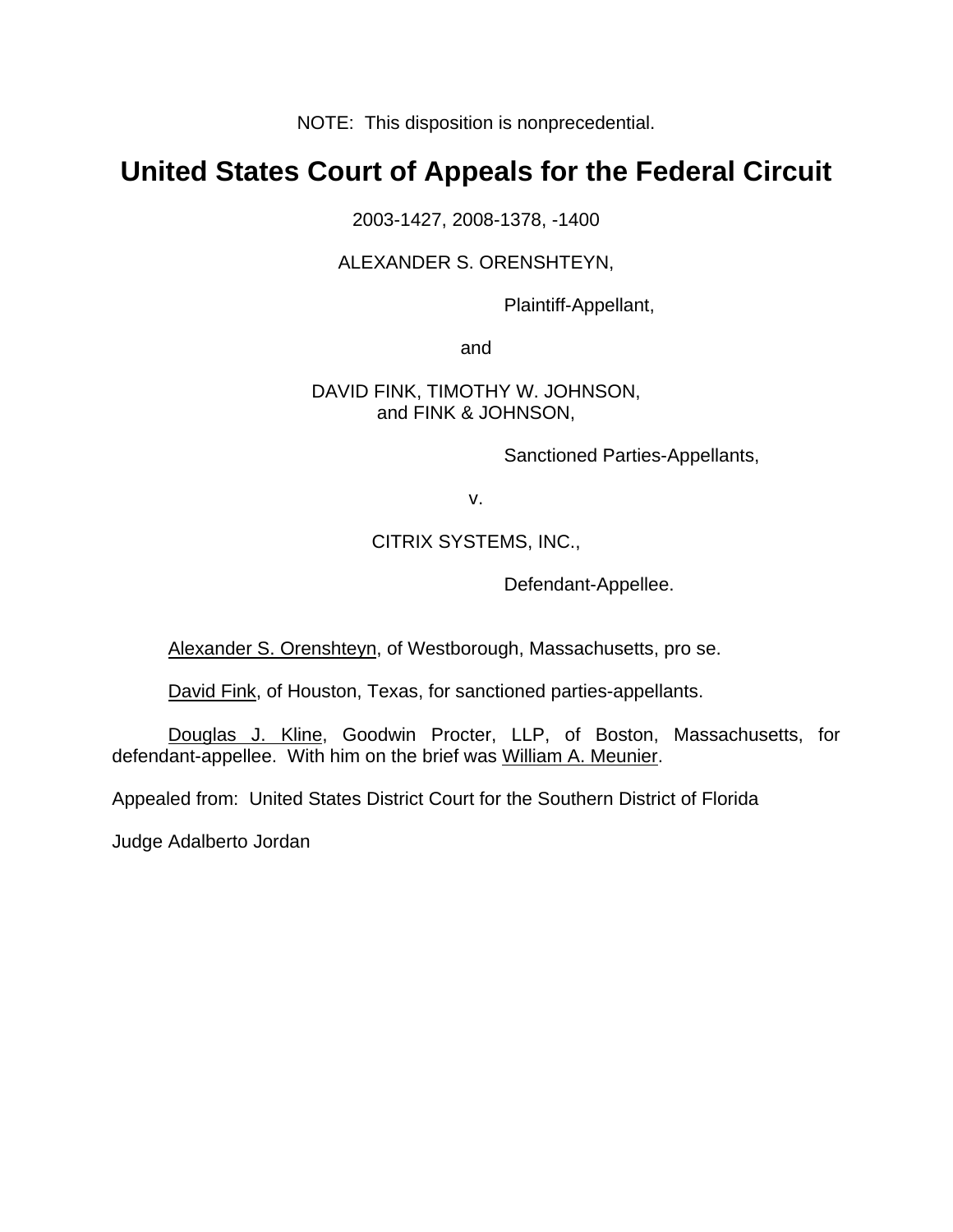## NOTE: This disposition is nonprecedential. **United States Court of Appeals for the Federal Circuit**

2003-1427, 2008-1378, -1400

## ALEXANDER S. ORENSHTEYN,

Plaintiff-Appellant,

and

## DAVID FINK, TIMOTHY W. JOHNSON, and FINK & JOHNSON,

Sanctioned Parties-Appellants,

v.

## CITRIX SYSTEMS, INC.,

Defendant-Appellee.

Appeal from the United States District Court for the Southern District of Florida in case no. 02-CV-60478, Judge Adalberto Jordan.

> DECIDED: July 24, 2009 \_\_\_\_\_\_\_\_\_\_\_\_\_\_\_\_\_\_\_\_\_\_\_\_\_\_\_\_

> \_\_\_\_\_\_\_\_\_\_\_\_\_\_\_\_\_\_\_\_\_\_\_\_\_\_\_\_

Before MAYER, LOURIE, and BRYSON, Circuit Judges.

LOURIE, Circuit Judge.

## **DECISION**

Alexander Orenshteyn appeals from the decision of the United States District

Court for the Southern District of Florida granting summary judgment of noninfringement

of U.S. Patent 5,889,942 ("the '942 patent") and U.S Patent 6,393,569 ("the '569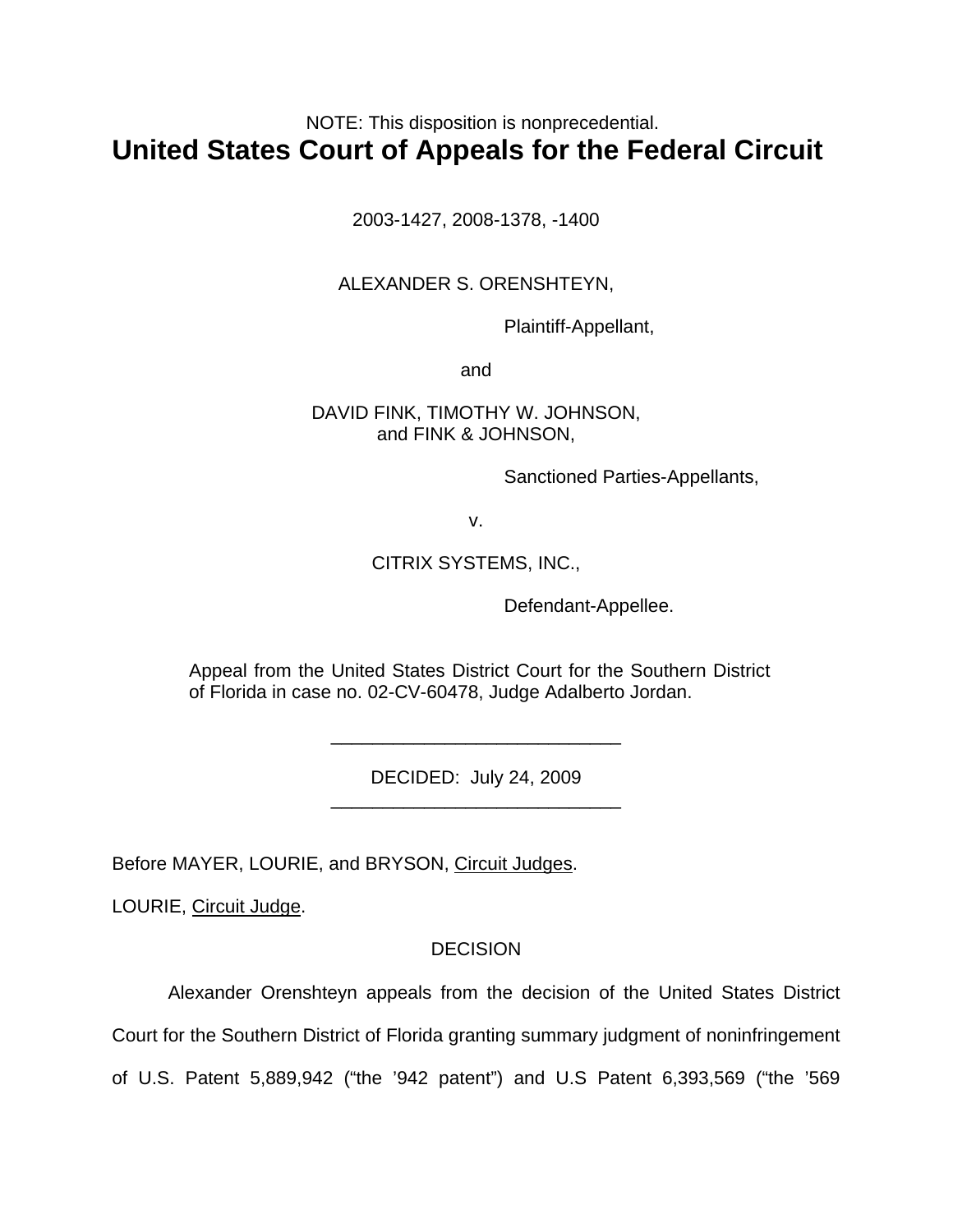patent"). Orenshteyn v. Citrix Sys., Inc., 265 F. Supp. 2d 1323 (S.D. Fl. 2003). Orenshteyn also appeals, along with his counsel at the district court, David Fink and Timothy Johnson, from the district court's imposition of sanctions on Orenshteyn, Fink, and Johnson and assessment of \$755,633.17 in attorney fees and costs against the three men, assessed jointly and severally. Orenshteyn v. Citrix Sys., Inc., No. 02- 60478-Civ (S.D. Fla. Jan. 5, 2007) (Dkt. No. 253); Orenshteyn v. Citrix Sys., Inc., 558 F. Supp. 2d 1251 (S.D. Fla. 2008). Because the district court correctly granted summary judgment as to some of the claims, erred in granting summary judgment of noninfringement as to claim 1 of the '942 patent, and abused its discretion in imposing sanctions, we affirm in part, reverse in part and remand.

#### BACKGROUND

 Orenshteyn owns the '942 patent and the '569 patent, both of which are entitled "Secured System for Accessing Application Services from a Remote Station." Orenstheyn brought suit against Citrix Systems, Inc. ("Citrix") on April 9, 2002, alleging that Citrix infringed "at least claim 1" of the '942 patent. Two months later, he amended his complaint to include the '569 patent. On March 6, 2003, after the close of discovery, Citrix moved for summary judgment of noninfringement and invalidity of the two patents at issue.

 On May 16, 2003, Citrix served Orenshteyn's counsel, Fink, with a motion for sanctions under Rule 11 and a memorandum in support of that motion. The letter stated that Citrix intended to file the enclosed motion with the court unless Orenshteyn dismissed each of his claims against Citrix by June 6, 2003. Rule 11 requires that a

-2-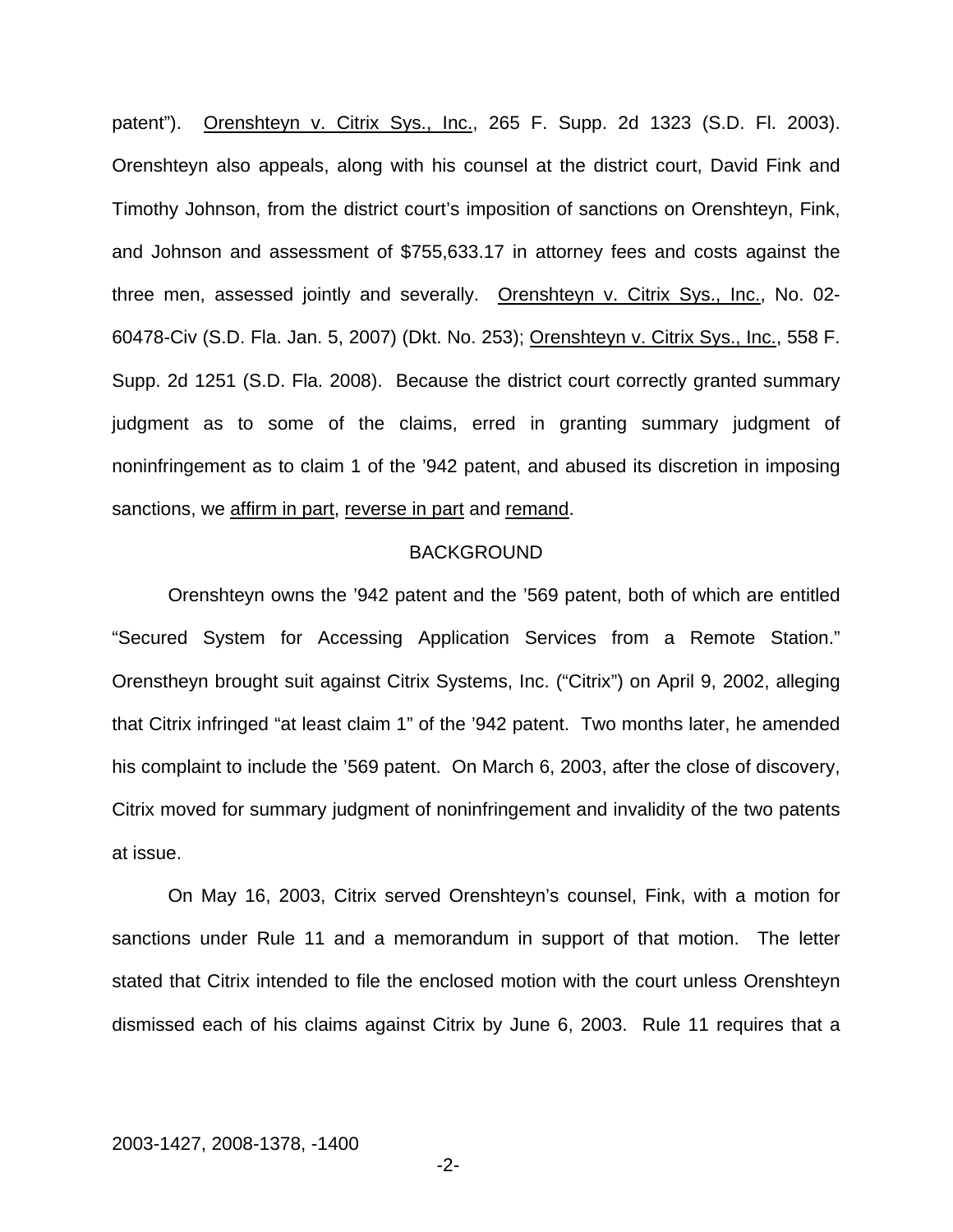plaintiff be afforded a twenty-one day window in which to withdraw an offending action before a motion for sanctions can be filed in a court. Fed. R. Civ. P. 11(c)(2).

On May 20, 2003, four days after Citrix served Fink with its motion for sanctions, the district court granted Citrix's motion for summary judgment of noninfringement. Orenshteyn, 265 F. Supp. 2d at 1324. The court construed the term "controller," found in claim 1 of both the '942 and '569 patents, to mean "something other than a general purpose CPU." Id. at 1329-30. Because it was undisputed that the accused Citrix products all used general purpose CPUs in executing application program code, the court found that "Mr. Orenshteyn ha[d] failed to meet his burden of showing that any of the accused Citrix products infringe on his patents." Id. at 1331.

 On June 19, 2003, Citrix filed its motion for sanctions under Rule 11 in the district court. Simultaneously, Citrix filed a motion for attorney fees and expenses against Orenshteyn pursuant to 35 U.S.C. § 285, against Fink and Johnson pursuant to 28 U.S.C. § 1927, and against Orenshteyn, Fink, and Johnson pursuant to the court's inherent powers. The court granted the motion in part. The court found Orenshteyn liable for sanctions under Rule 11 and Fink and Johnson liable under both Rule 11 and 28 U.S.C. § 1927. Orenshteyn, No. 02-60478-Civ, slip op. at 24. The case was then referred to a magistrate judge for a recommendation as to the amount of sanctions. The magistrate judge recommended a total award to Citrix in the amount of \$755,663.17 to be assessed jointly and severally against Orenshteyn, Fink, and Johnson. Orenshteyn, 558 F. Supp. 2d at 1264-65. The district court adopted the magistrate's sanction recommendation. Orenshteyn v. Citrix Sys., Inc., No. 02-60478-Civ, slip op. at 2 (S.D. Fla. Apr. 28, 2008) (Dkt. No. 266).

#### 2003-1427, 2008-1378, -1400

-3-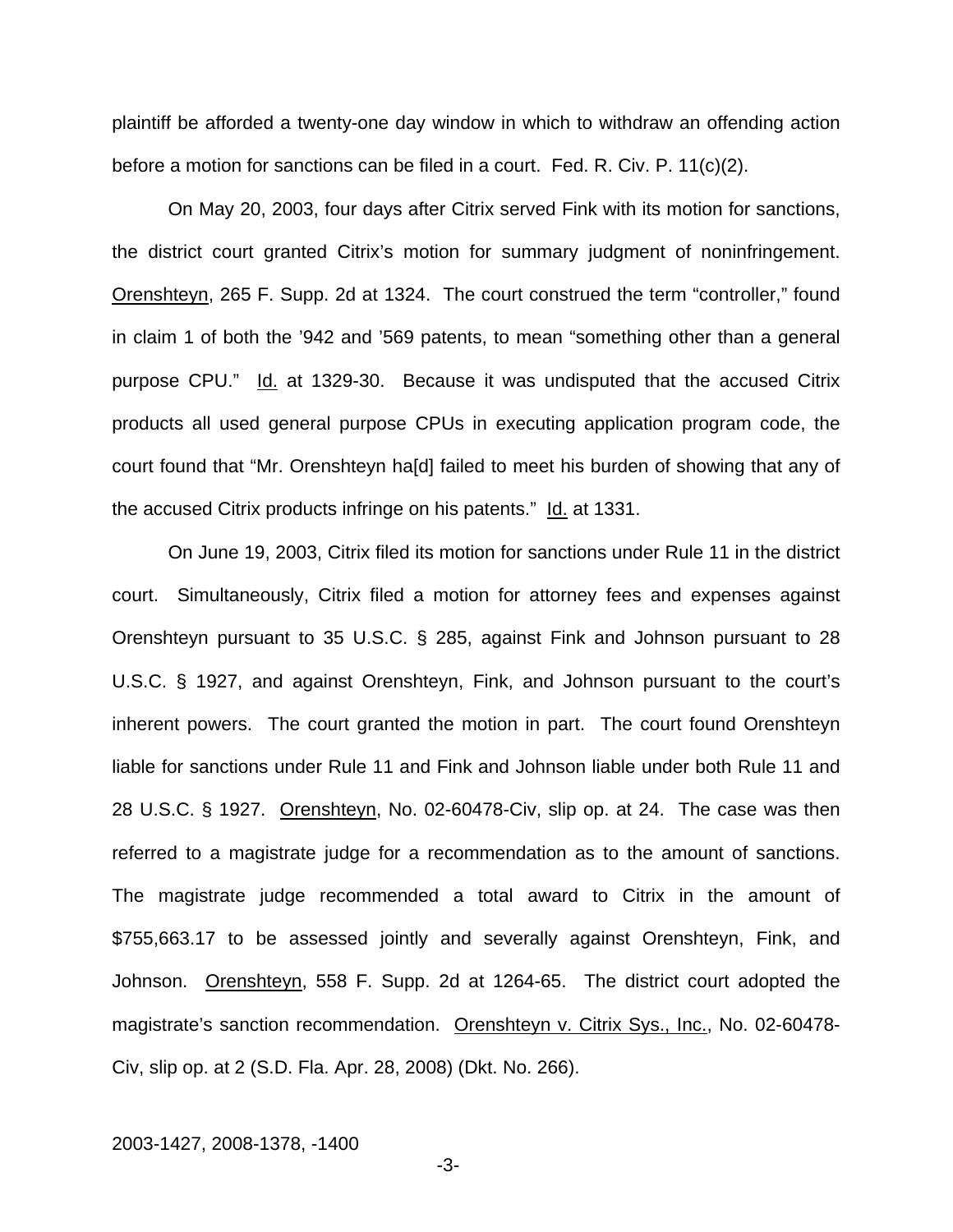Orenshteyn timely appealed the court's decision regarding noninfringement and sanctions and Fink and Johnson timely appealed the court's decision regarding sanctions. We consolidated the two appeals. We have jurisdiction under 25 U.S.C. § 1295(a)(1).

#### **DISCUSSION**

#### A. Noninfringement of the '942 and '569 patents

We review the district court's grant of summary judgment de novo, "applying the same criteria used by the district court in the first instance." Rothe Dev. Corp. v. Dep't of Defense, 545 F.3d 1023, 1035 (Fed. Cir. 2008) (quoting W.H. Scott Constr. Co. v. City of Jackson, 199 F.3d 206, 211 (5th Cir. 1999)). Summary judgment is appropriate "if the pleadings, the discovery and disclosure materials on file, and any affidavits show that there is no genuine issue as to any material fact and that the movant is entitled to judgment as a matter of law." Fed. R. Civ. P. 56(c).

As a preliminary matter, we agree with the district court that Orenshteyn has presented no evidence of infringement of any claim, other than claim 1 of the '942 patent. Furthermore, he has presented no evidence of infringement by any of Citrix's products, other than MetaFrame for Windows 1.8. Orenstheyn's brief opposing summary judgment provided a claim chart comparing claim 1 of the '942 patent to MetaFrame for Windows 1.8. No other claims of either patent are compared with any Citrix product, and no other Citrix product is compared with any other claim. A note at the bottom of the claim chart says, "[a] similar comparison can be made regarding claim 1 of U.S. Patent No. 6,393,569." However, simply claiming that such a comparison can be made is insufficient for purposes of forestalling summary judgment. We therefore

#### 2003-1427, 2008-1378, -1400

-4-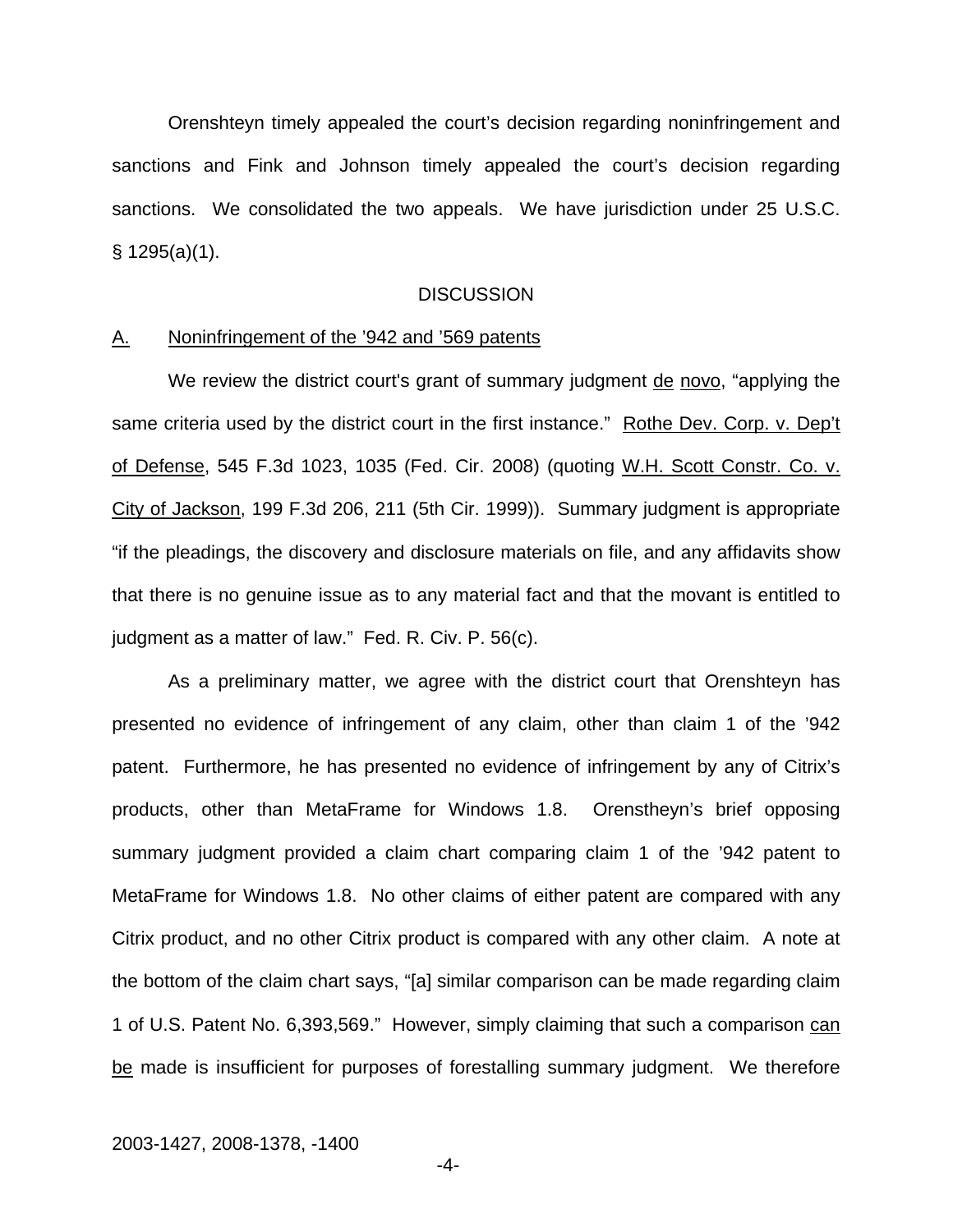affirm the district court's grant of summary judgment of noninfringement of all claims and all products, except for claim 1 of the '942 patent and MetaFrame for Windows 1.8. What is left for us to determine, therefore, is whether a genuine issue of material fact exists as to infringement of claim 1 of the '942 patent by Citrix's MetaFrame for Windows 1.8 product.

Claim 1 of the '942 patent reads as follows:

- 1. A secured system for accessing application services from at least one application program, comprising:
- at least one client station having low-level application independent logics stored therein and at least one controller for controlling said low-level application independent logics, said low-level application independent logics including a user interface logic, a device control logic for controlling devices, a file system logic, and a communication interface logic, wherein said file system logic includes a file system capable of storing data corresponding to said at least one application program;
- at least one application server having high-level application logic stored in a server device for running said at least one application program, said server device being coupled to said at least one application server; and
- a low-level interface between said at least one client station and said at least one application server for connecting said at least one client station to said at least one application server,
- wherein upon accessing by said at least one client station, said at least one application server runs said at least one application program which selectively controls said low-level application independent logics for controlling devices of said at least one client station and for accessing data of said at least one client station, and wherein said at least one application server processes said corresponding data from said at least one client station on said at least one application program without permanently storing said data in a server device coupled to said at least one application server.

(emphasis added).

As indicated above, the district court construed the term "controller" in Claim 1 "to mean something other than a general purpose CPU." Orenshteyn, 265 F. Supp. 2d at

1329-30. The court then found that because the '942 and '569 patents "use a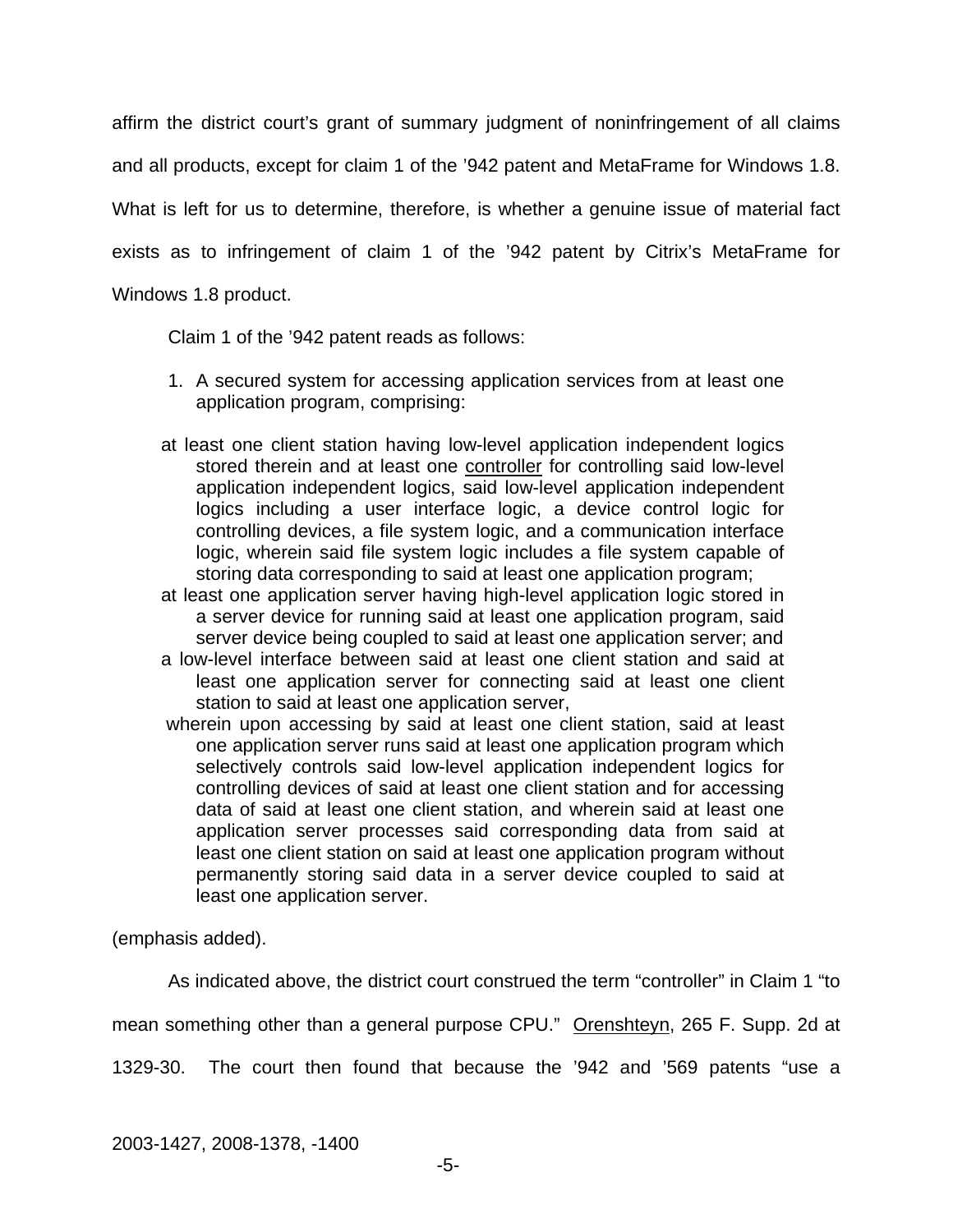'controller,' which has been construed as something other than a general purpose CPU," while the accused Citrix products "all use a general purpose CPU to execute application program code," Orenshteyn had failed to show infringement. Id. at 1331

On appeal, Orenshteyn argues that the district court erred in construing the term "controller." Orenshteyn argues that, while the specification of the '942 patent discusses using controllers that are not CPUs in order to lower costs, the specification does not limit his claims to non-CPU controllers. Orenshteyn argues that the district court correctly recognized that the specification discloses an embodiment in which the controller is a CPU, but erred in finding that this embodiment was unclaimed. Orenshteyn argues that claim 2 of the '942 patent and the doctrine of claim differentiation require a construction of "controller" that includes CPUs.

We agree with Orenshteyn that Citrix is not entitled to summary judgment of noninfringement of claim 1. The district court granted Citrix's motion because the MetaFrame product uses a CPU, in contrast to its construction of the '942 patent as referring to something other than a CPU. However, as we shall demonstrate, claim 1 of the '942 patent covers products that employ a CPU, and the district court's grant of summary judgment of noninfringement was therefore erroneous.

Claim 1 of the '942 patent claims a secured system for accessing application services that is made up of a client station connected through an interface with an application server. '942 patent cl. 1. The client station consists of a controller and a number of "low-level application independent logics," such as a user interface logic, a file system logic, and a device control logic. Id. The client station accesses the

#### 2003-1427, 2008-1378, -1400

-6-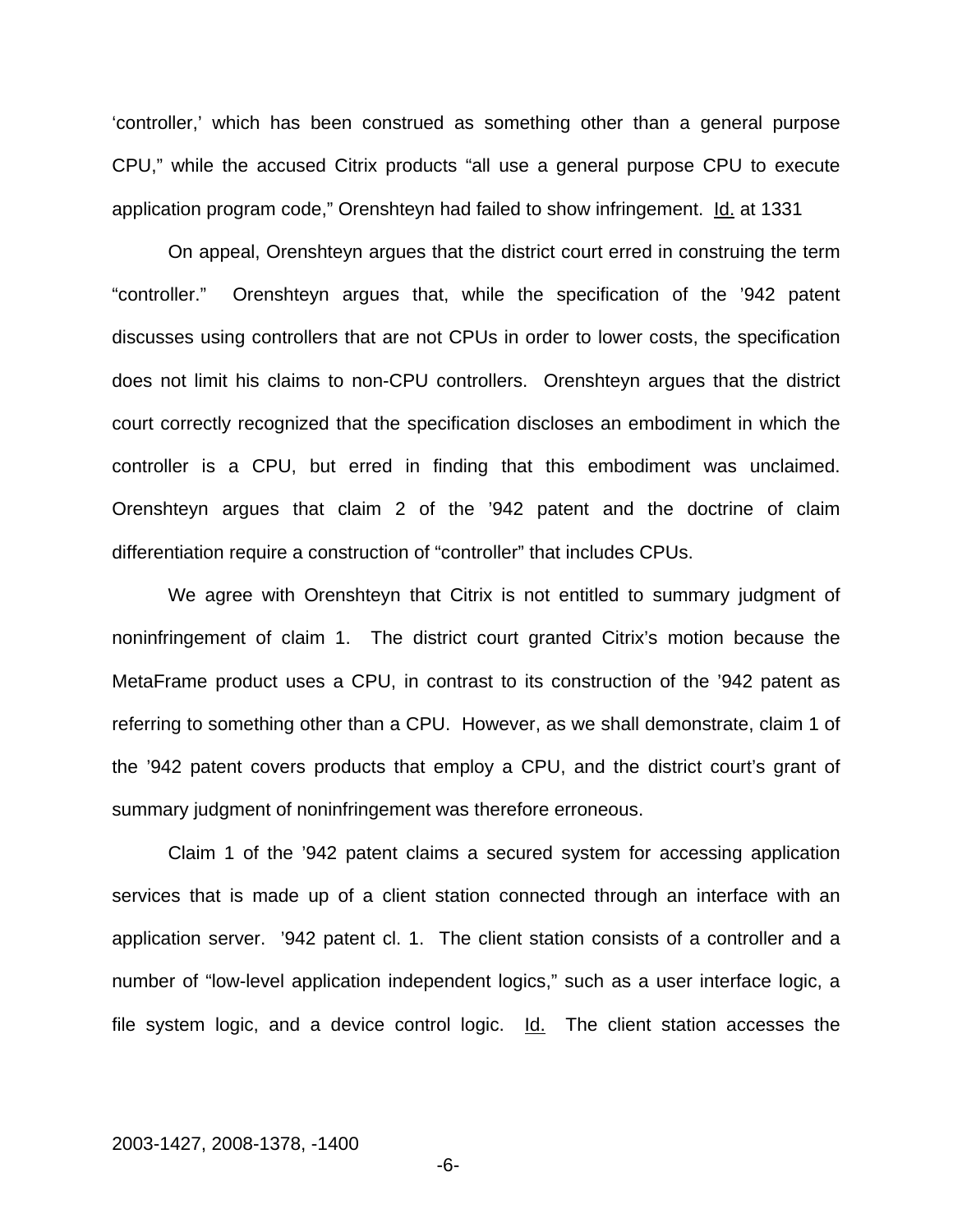application server, which runs an application program that in turn controls the application logics of the client station. Id.

Claim 2 of the '942 patent claims the system of claim 1, "wherein said at least one client station lacks a general purpose central processing unit to prevent execution of application program code on said at least one client station, so as to decrease cost and protect said at least one client station." Id. cl. 2. Claim 2 adds to claim 1 only that the "client station lacks a general purpose" CPU. Thus, claim 1, as the parent of dependent claim 2, presumably includes the possibility of a client station that possesses a general purpose CPU; otherwise claim 2 is identical to claim 1 and therefore superfluous. See Xerox Corp v. 3Com Corp., 267 F.3d 1361, 1366 (Fed. Cir. 2001) (stating that reading a limitation into a claim that would render two claims superfluous "will not do").

There can be no doubt, when looking at the specification and comparing claim 2 to claim 1, that a CPU may be included in the client station of claim 1. The district court, in granting summary judgment of noninfringement, found that because Citrix's "products all use a general purpose CPU to execute application program code," those products did not infringe claim 1 of the '942 patent because that claim required the use of a controller, which was construed as "something other than a general purpose CPU." Orenshteyn, 265 F. Supp. 2d at 1329-30. However, as we have demonstrated, because claim 2 claims a client station that "lacks a general purpose [CPU] to prevent execution of application program code," claim 1 impliedly may include just such a CPU.

In support of its decision, the district court noted the portions of the specification that seem to indicate a distinction between a "controller" and a general purpose CPU.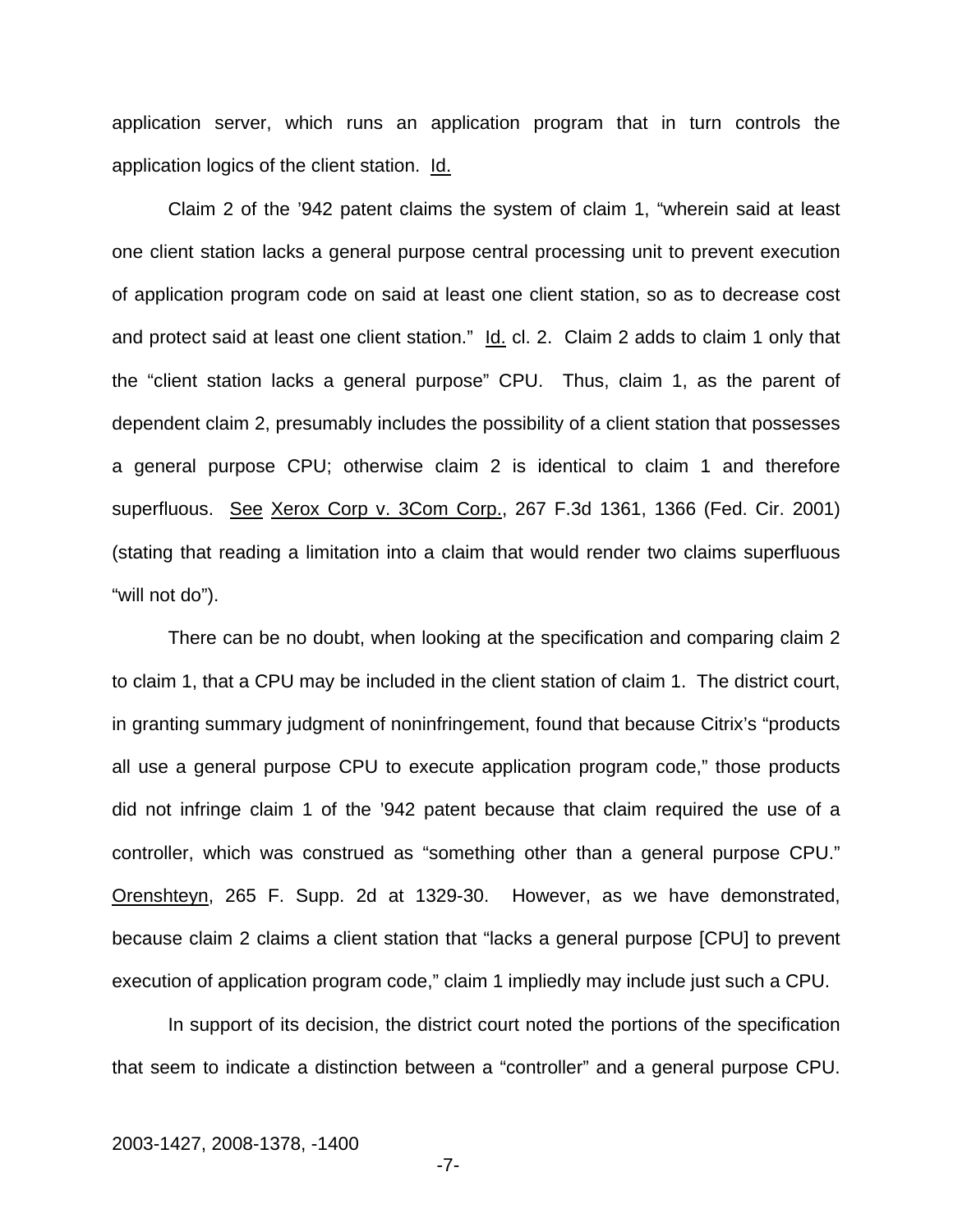See id. at 1329; '942 patent col.6 ll.17-20 ("expensive general purpose processing CPUs are preferably replaced with inexpensive but powerful controllers, such as DSP chips."); id. c.1  $\parallel$ .65-67 – col.2 l.1 ("General purpose computing on the desktop, i.e., desktops having a standard OS (such as Windows 95®) and a microprocessor (such as the Pentium® chip), has to be replaced by a system which is less expensive . . . ."). However, those portions of the specification do not "define" the term controller, as the district court held they do. Rather, they suggest that there are inexpensive controllers that are not CPUs; they do not indicate that all controllers are distinct from all CPUs.

Furthermore, another portion of the specification indicates that the invention can, in fact, employ a CPU. '942 patent col.9 ll.48-52 ("It should be understood that general purpose computers will also work with the present invention (with little or no modifications), such that existing owners of PCs can access any specialized server to spawn a selected application, if desired."). The court explained that portion of the specification, which appears to contradict its claim construction, by describing that portion as an "unclaimed invention." Orenshteyn, 265 F. Supp. 2d at 1329. While it is true that a specification may contain unclaimed inventions, we have shown that the claims in this case indicate that the use of a CPU is, in fact, encompassed within the claims. We therefore find that the district court erred in concluding that Citrix failed to demonstrate that there was no genuine issue of material fact concerning infringement of claim 1 of the '942 patent.

#### B. Sanctions

 This case was not litigated well by Orenshteyn and his counsel. However, while sanctions are awarded by a trial judge who is in the best position to appraise the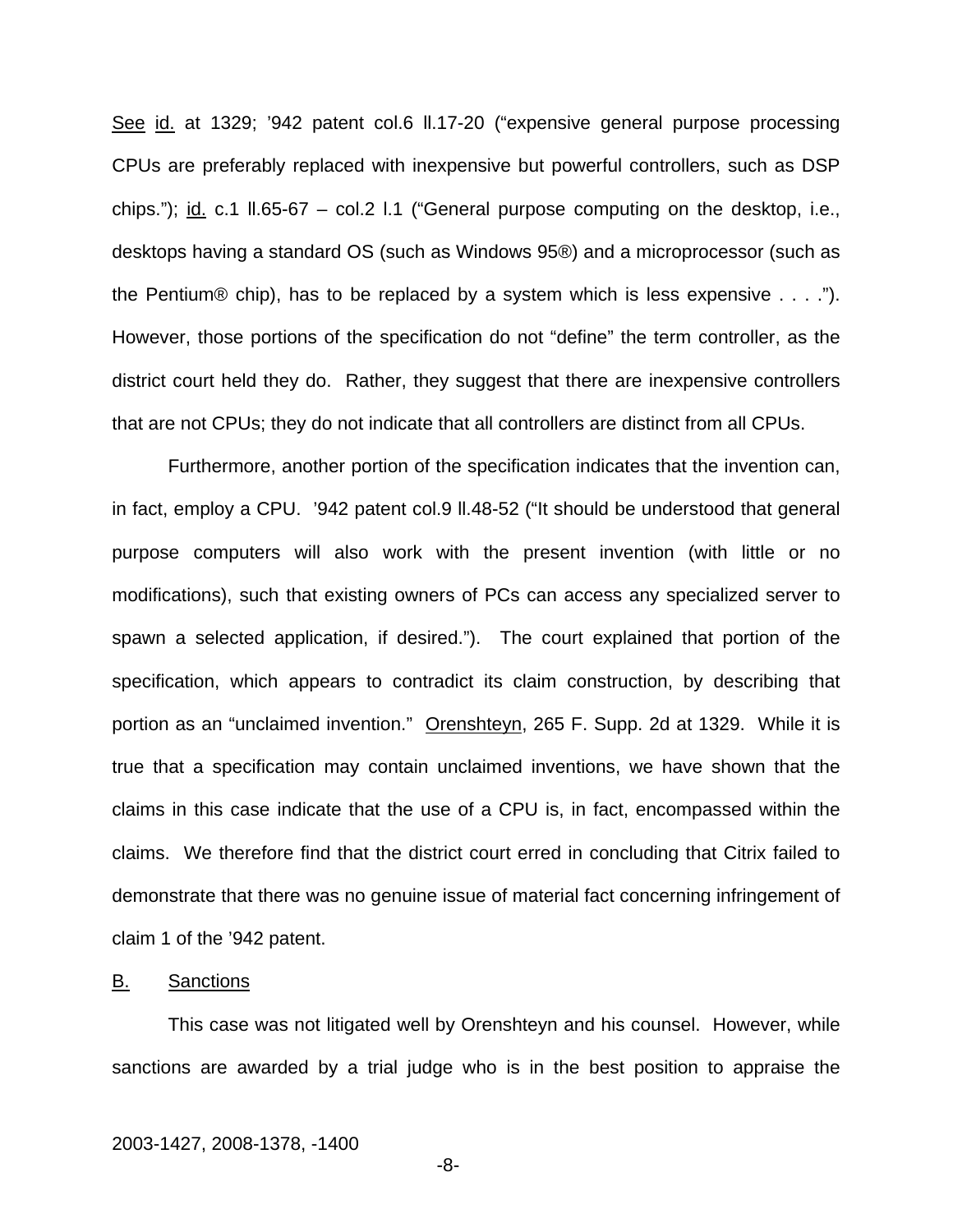conduct of a party and counsel, there is a high standard to be met. We find that that standard was not fully met here.

#### 1. Rule 11 Sanctions

 "An appellate court should apply an abuse-of-discretion standard in reviewing all aspects of a district court's Rule 11 determination." Cooter & Gell v. Hartmarx Corp., 496 U.S. 384 (1990). In reviewing such decisions, we apply the law of the regional circuit. Intamin, Ltd. v. Magnetar Techs., Corp., 483 F.3d 1328, 1337 (Fed. Cir. 2007). In this case, we apply the law of the Eleventh Circuit.

 Citrix presented its motion for Rule 11 sanctions to Orenshteyn's counsel on May 16, 2003. Four days later, the district court entered final judgment of noninfringement. On June 19, 2003, thirty-five days after presenting its motion to counsel, Citrix filed its motion for Rule 11 sanctions with the district court.

 Rule 11 requires that a motion for sanctions "must not be filed . . . if the challenged . . . claim . . . is withdrawn within 21 days after service." Fed. R. Civ. P. 11(c)(2). The twenty-one day "safe harbor" provision was added to the rule in 1993. The Eleventh Circuit has recently interpreted the safe harbor provision as requiring a motion for Rule 11 sanctions to be filed prior to final judgment.

We agree with the Second, Fourth, and Sixth Circuits that the service and filing of a motion for sanctions must occur prior to final judgment or judicial rejection of the offending motion. Any argument to the contrary renders the safe harbor provision a mere formality. The provision cannot have any effect if the court has already denied the motion; it is too late for the offending party to withdraw the challenged contention.

In re Walker, 532 F.3d 1304, 1308 (11th Cir. 2008). In this case, Citrix's motion for sanctions was not filed prior to final judgment, so Orenshteyn was unable to avail himself of the twenty-one day safe harbor provision. The court entered final judgment of

2003-1427, 2008-1378, -1400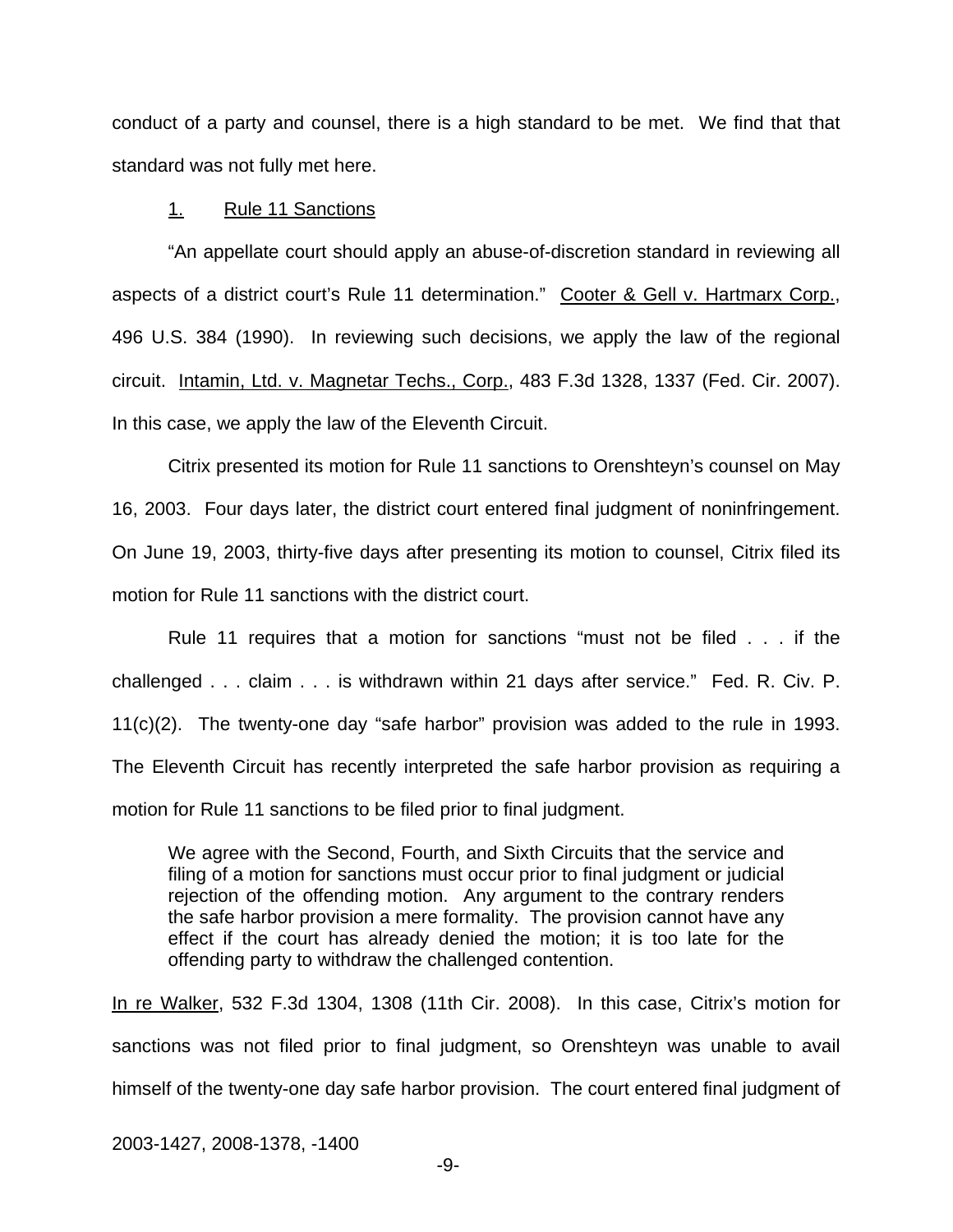noninfringement on both patents before the twenty-one day period had elapsed. Thus, the district court awarded Rule 11 sanctions in circumstances where Orenshteyn was deprived of a benefit provided by the rule, in effect, on an erroneous view of the law. We therefore reverse the court's imposition of Rule 11 sanctions against appellants as an abuse of discretion. See Cooter, 496 U.S. 384, 402 ("If a district court's findings rest on an erroneous view of the law, they may be set aside on that basis." (citation omitted)).

#### 2. Section 1927 Sanctions

 In reviewing sanctions decisions from a district court, we apply the law of the regional circuit in which the district court sits. Nystrom v. Trex Co., 424 F.3d 1136, 1139 (Fed. Cir. 2005). The Eleventh Circuit reviews the district court's award of sanctions under 28 U.S.C. § 1927 under an abuse of discretion standard. Peterson v. BMI Refractories, Inc., 124 F.3d 1386, 1390 (11th Cir. 1997).

Section 1927 states:

Any attorney or other person admitted to conduct cases in any court of the United States or any Territory thereof who so multiplies the proceedings in any case unreasonably and vexatiously may be required by the court to satisfy personally the excess costs, expenses, and attorneys' fees reasonably incurred because of such conduct.

28 U.S.C. § 1927. The Eleventh Circuit imposes three requirements on an award of sanctions under section 1927. The attorney must first engage in "unreasonable and vexatious" conduct. Peterson, 124 F.3d at 1396. Second, the attorney's unreasonable and vexatious conduct must multiply the proceedings. Id. Lastly, the amount of sanctions may not exceed the "costs, expenses, and attorneys' fees reasonably incurred because of such conduct." Id.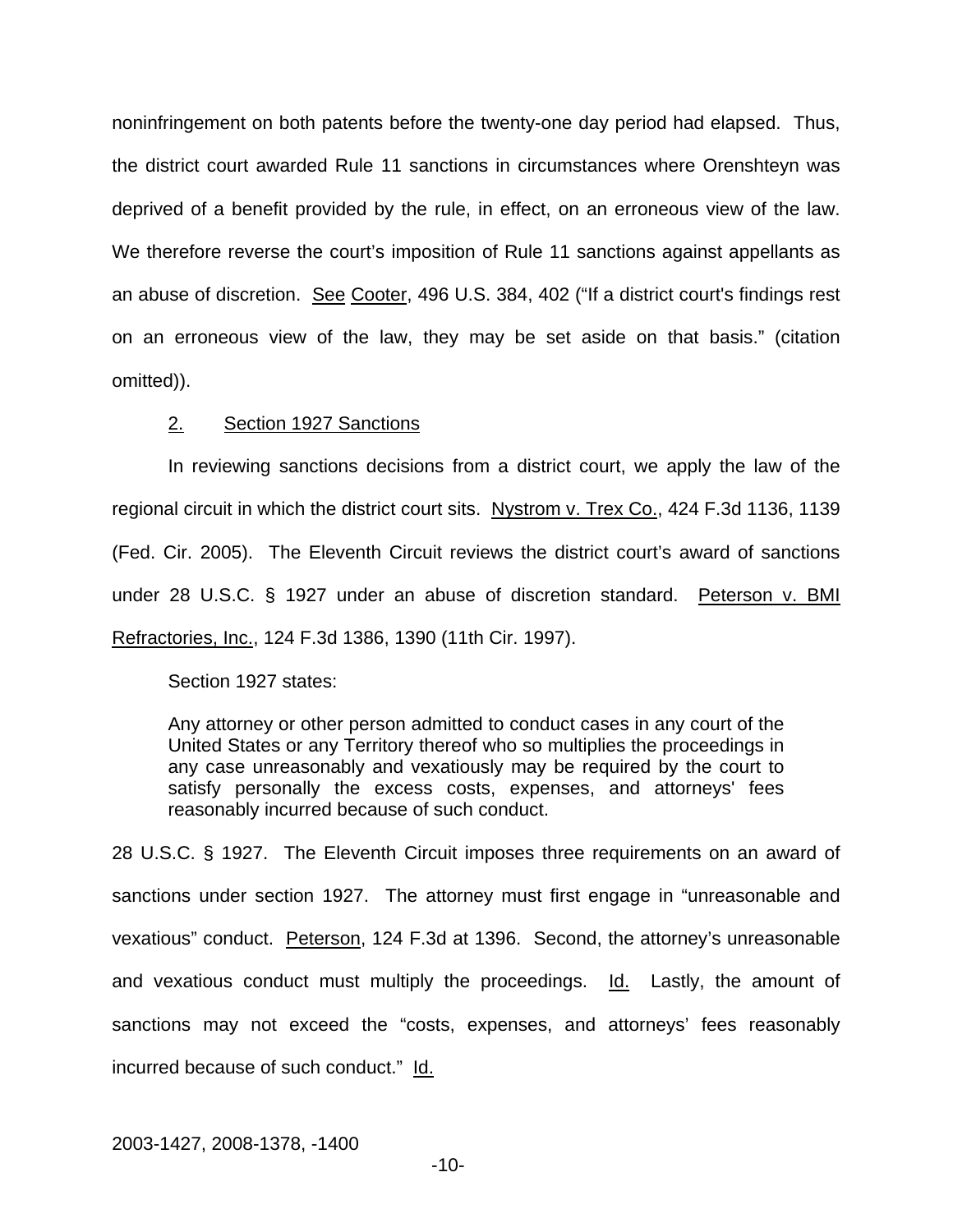The district court based its decision to impose sanctions against Fink and Johnson under section 1927 on three aspects of the attorneys' conduct. First, the court found that Fink and Johnson pursued Orenshteyn's claims "recklessly and unreasonably." Orenshteyn, No. 02-60478-Civ, slip op. at 16. As support for that finding, the court noted Fink's and Johnson's continued pursuit of the lawsuit in light of Orenshteyn's apparent agreement with Citrix's expert's claim construction of "controller." Id. Second, the court found that Fink and Johnson had "minimal" contact with Orenshteyn during their pre-filing investigation. Id. at 17. Lastly, the court was disturbed by the fact that neither Fink nor Johnson corrected the apparent inconsistencies between Orenshteyn's deposition testimony and his testimony at the April 8, 2005 hearing regarding Orenshteyn's conversations with counsel prior to filing suit. Id.

 As we have reversed the court's summary judgment of noninfringement, it goes without saying that Fink's and Johnson's position regarding infringement and the claim construction of "controller" was not totally unreasonable. As this case has not been tried, and we are merely reversing a grant of summary judgment of noninfringement, we cannot say whether Orenshteyn will eventually prevail in his suit, and the district court has noted that it harbors serious doubts about the '942 patent's validity. Orenshteyn, 265 F. Supp. 2d at 1331 (stating that invalidity arguments "appear to be meritorious"). However, Orenshteyn's position on the claim construction of "controller" was far from frivolous or unreasonable and thus did not vexatiously multiply the proceedings. Therefore, Fink's and Johnson's pursuit of the lawsuit cannot form a basis for sanctions under section 1927.

#### 2003-1427, 2008-1378, -1400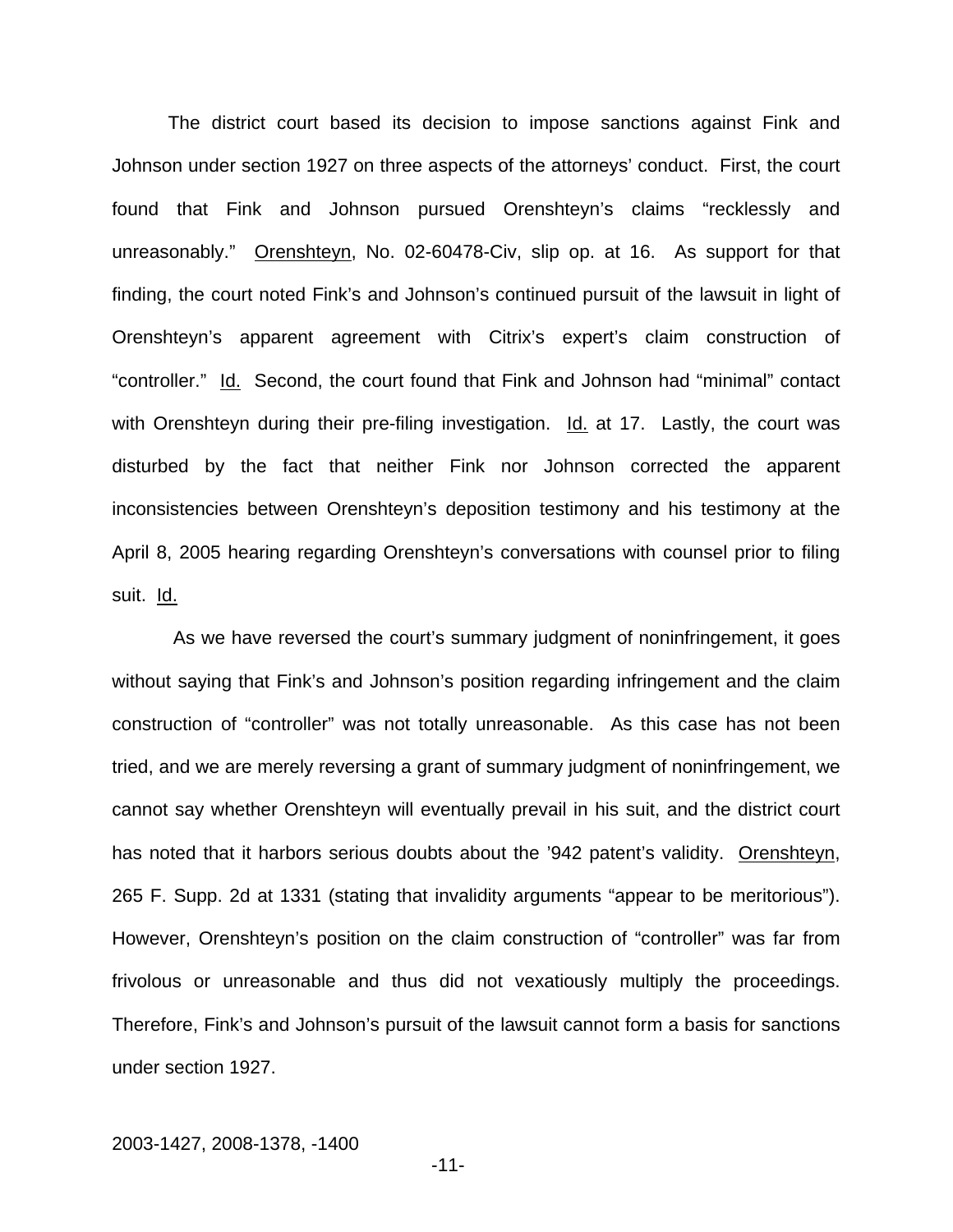Furthermore, we do not see why Fink and Johnson should be sanctioned for their "minimal contact" with Orenshteyn during their pre-filing investigation. Both Fink and Johnson have scientific backgrounds that suggest that they are at least competent in conducting an investigation of this sort, and the district court never truly challenged that ability. In addition, there is some advantage in attorneys making their own independent evaluation of a patent infringement issue free from any inherent bias of the inventors. In any event, we can find no authority that requires attorneys to consult with patentees during the pre-filing investigation, although it would seem to be prudent, highly desirable, and the usual practice. Indeed, much of the district court's dim view of Fink and Johnson's conduct may be attributable to the court's erroneous interpretation of Orenshteyn's own view of the correct claim construction of his patent. The court viewed Orenshteyn's deposition testimony as supporting Citrix's proposed claim construction of "controller." See Orenshteyn, No. 02-60478-Civ, slip op. at 13 ("Mr. Orenstheyn similarly testified that the term 'controller,' as used in his patents, means a hardwire device, and not a general purpose CPU." (citing Orenshteyn's deposition at 127-27)); id. at 15 (characterizing Orenshteyn's deposition testimony as "consistent" with Citrix's claim construction). When read in context, however, Orenshteyn's deposition testimony directly contradicts Citrix's proposed claim construction that the term "controller" could not include a general purpose CPU.

Q: What's a controller?

Orenshteyn: A processing element.

Q: What's an example?

Orenshteyn: A processor, a chip, an integrated circuit.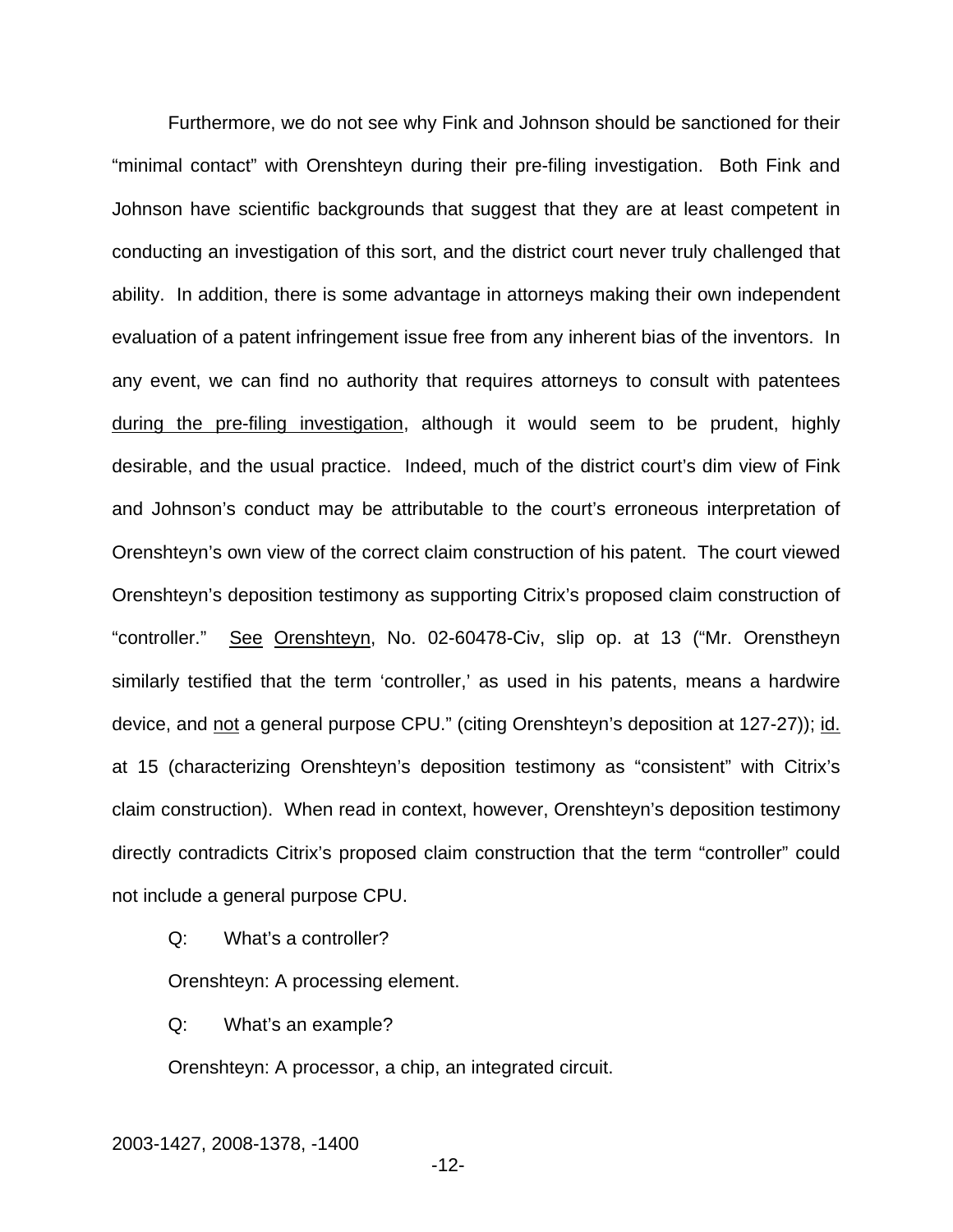Q: Could a Pentium chip be a controller?

Orenshteyn: It could be.

A Pentium chip is indisputably a CPU; thus, the court's characterization of Orenshteyn's testimony as supporting Citrix's proposed construction is clearly erroneous.

 The last aspect of Fink's and Johnson's conduct for which the court felt sanctions were warranted is their failure to correct Orenshteyn's testimony regarding pre-filing investigation conversations. We defer to the district court's characterization of Orenshteyn's contradictory testimony regarding his conversations with his counsel. The court obviously felt that Fink and Johnson were less than forthcoming in failing to correct Orenshteyn's statements. While it does not appear that this failure alone "multiplied the proceedings" to such a degree that sanctions were warranted under section 1927, we will leave that determination to the district court on remand.

We note, however, that if the court does decide that such conduct alone merits sanctions, a new determination as to the amount of appropriate sanctions would need to be made as well. Under section 1927, only that portion of the applicable costs, expenses, and fees attributable to the multiplication of the proceedings that resulted from the failure to correct testimony could be awarded. See Peterson, 124 F.3d at 1396. That amount would appear to be a fraction of the total litigation cost, but we leave that determination to the district court on remand.

#### **CONCLUSION**

 Because the court erred in granting summary judgment of noninfringement of claim 1 of the '942 patent, we reverse in part. We affirm the rest of the court's grant of summary judgment relating to the other claims in the case and all Citrix products other